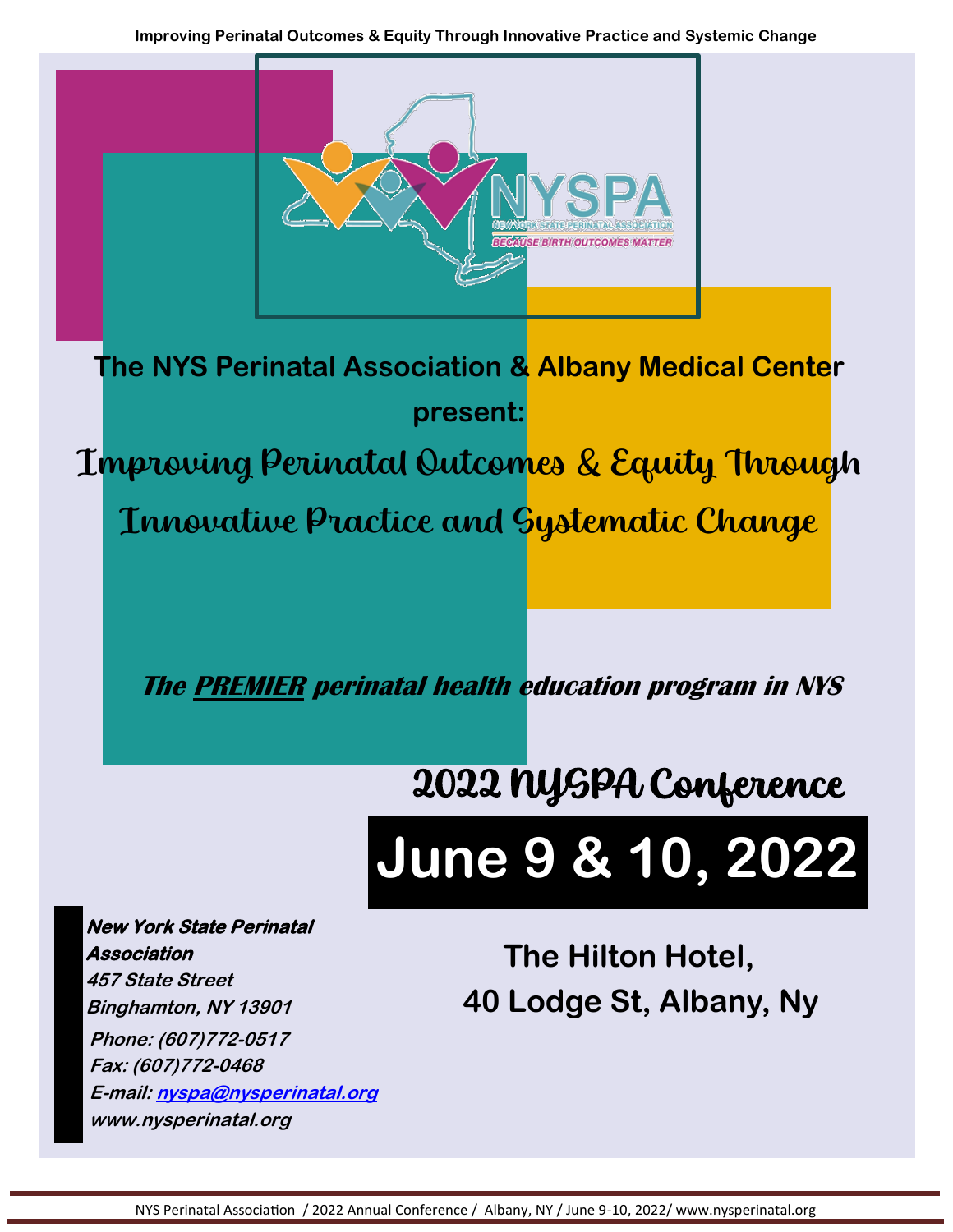# Why Attend NYSPA?

The annual NYSPA Conference is a collaborative educational program with engagement from the Association of Regional Perinatal Programs, the Association of Perinatal Networks, ACOG District II, NYS Assoc. of Licensed Midwives, March of Dimes, and AAP, NYS Chapter 2. The NYSPA conference draws an average of 200—250 participants from across New York who, while members of their respective professional organizations, come to NYSPA to enhance their expertise through the cross- and multi- disciplinary educational sessions and networking.

**Who should attend?** RPC leadership, obstetricians, midwives, nurses, neonatologists , nutritionists, advance practice nurses, public health professionals, community health professionals, pediatricians, social workers, researchers, nutritionists, epidemiologists, dietitians, lactation consultants, perinatologists, family practitioners, doulas, support group leaders, and educators.

**Program Description**: This 2 day conference will cover some of the latest evidence-based information and research for pregnancy, delivery and newborn health; NYS current & new policies and related programs; care delivery best practices; and more. The agenda includes 7 general sessions, 8 workshops, and poster presentations. Topics include maternal mental health, CHW impact, pregnancy & lactation associated osteoporosis, neonatal outcomes, substance abuse, perinatal bereavement, updates on current NYS policies and initiatives for improving perinatal health care, and more. See the detailed agenda (pg 3-4) and session descriptions (pg 5-6).

## **Conference Goals**

At the close of this program, participants should be able to:

- Discuss strategies for improving birth outcomes through clinical and community services collaboration
- Discuss NYS DOH's multi-prong approach to addressing perinatal health
- Have a better understanding of NYS' plan for maternal infant health systemic and practice improvements
- Discuss the priorities and special projects being led by the primary perinatal health organizations in NYS

**Continuing Education: Albany Medical Center is accredited as a provider of nursing continuing professional development by the American Nurses Credentialing Center's Commission on Accreditation.**

**This program will be awarded a maximum of** *10* **Continuing Nursing Education credits.**

**To receive CNE a verification of attendance form needs to be completed electronically to receive a certificate.**

**2022 Conference Committee: Co-Chairs:** Sharon Chesna, & Sally Dear-Healey,

**Members:** Adriann Combs, Ellen Tourtelot, Gary Finkell, Jennifer Montalvo, Joy Henderson, Kathleen Buono, Luba Djurdjinovic, Lucy Shaw, Sandra Asanjarani,. **Conference Coordinator:** Patti-Ann Christie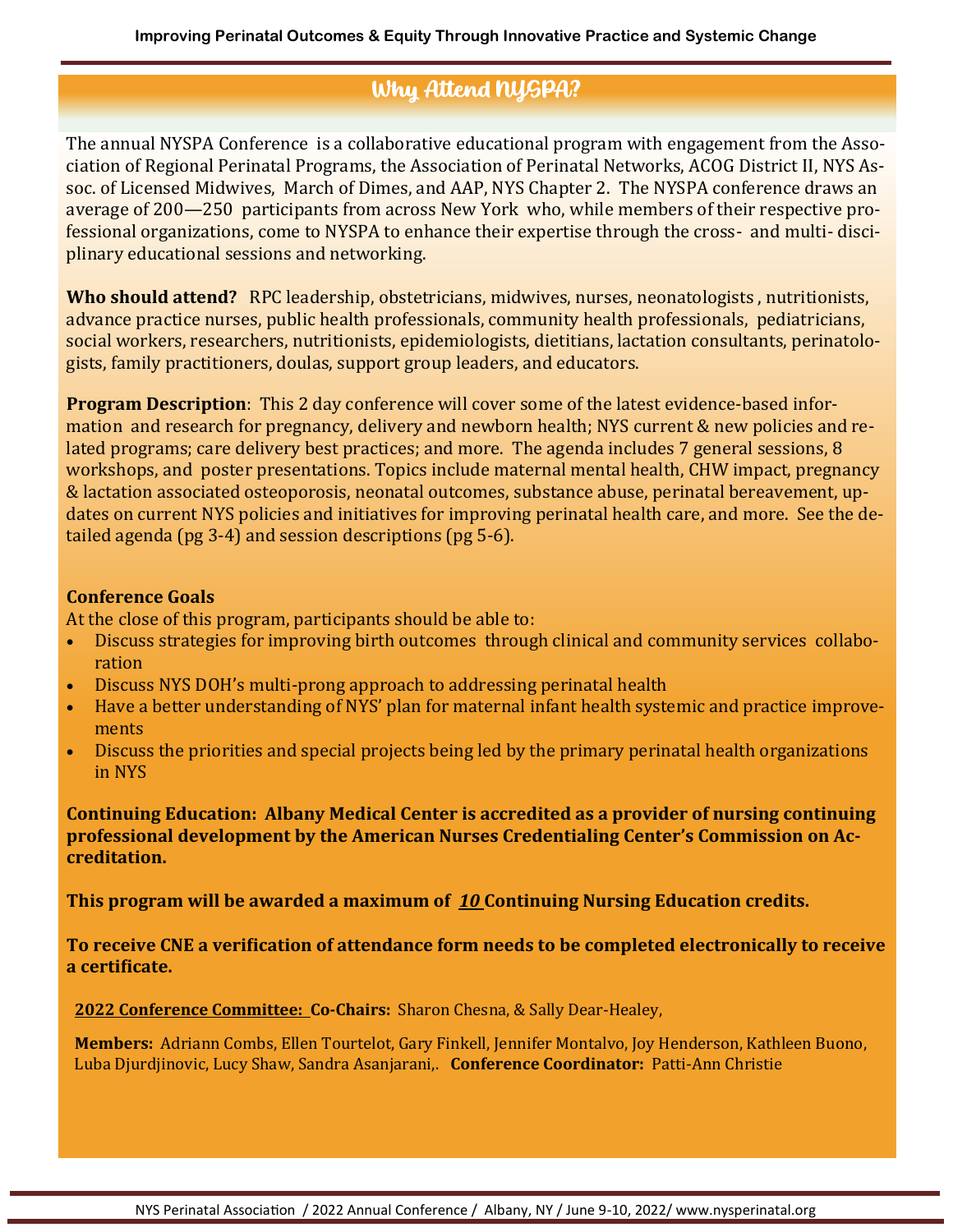| Conference Agenda |                                                                                                                                                                                                                                                                                                                                                                                                                                                                                                                                                                                                                                                                                                           |  |  |  |  |
|-------------------|-----------------------------------------------------------------------------------------------------------------------------------------------------------------------------------------------------------------------------------------------------------------------------------------------------------------------------------------------------------------------------------------------------------------------------------------------------------------------------------------------------------------------------------------------------------------------------------------------------------------------------------------------------------------------------------------------------------|--|--|--|--|
|                   | Thursday, June 9, 2022<br><b>NYSPA</b>                                                                                                                                                                                                                                                                                                                                                                                                                                                                                                                                                                                                                                                                    |  |  |  |  |
| $7:30 - 8:30$     | <b>Registration, Breakfast &amp; Exhibits</b>                                                                                                                                                                                                                                                                                                                                                                                                                                                                                                                                                                                                                                                             |  |  |  |  |
| 8:30-8:45         | Welcome, Introduction to Conference - Sharon Chesna & Sally Dear-Healey, Conference Co-Chairs,<br>LuAnne Brown, NYSPA Board President                                                                                                                                                                                                                                                                                                                                                                                                                                                                                                                                                                     |  |  |  |  |
| 8:45-9:45         | Keynote: Birthing Legacies of Justice, Maternal Vitality, and Healing -<br>Sevonna Brown                                                                                                                                                                                                                                                                                                                                                                                                                                                                                                                                                                                                                  |  |  |  |  |
| 9:50-10:50        | Plenary 2: NYS Title V Program - Improving Perinatal Outcomes in NY -<br>NYS Dept of Health: Kirsten Siegenthaler, Megan Tyrrell, Ben Wise, Cindi Dubner                                                                                                                                                                                                                                                                                                                                                                                                                                                                                                                                                  |  |  |  |  |
| $10:50 - 11:15$   | <b>Break/Exhibits/Networking</b>                                                                                                                                                                                                                                                                                                                                                                                                                                                                                                                                                                                                                                                                          |  |  |  |  |
| $11:15 - 12:15$   | Plenary 3: The Role of Community Collaboratives in Improving Perinatal Outcomes -<br><b>APN Panel</b>                                                                                                                                                                                                                                                                                                                                                                                                                                                                                                                                                                                                     |  |  |  |  |
| $12:20 - 1:30$    | Lunch - NYSPA Annual Review and Awards Program                                                                                                                                                                                                                                                                                                                                                                                                                                                                                                                                                                                                                                                            |  |  |  |  |
| $1:35 - 2:30$     | <b>Concurrent Sessions</b><br>1. Breastfeeding Support during the COVID-19 Pandemic: Critical Role of Community-based Profes-<br>sional and Peer Support - Ann Dozier PhD, Katie Potestio MPH, RD and Priscilla DeJesus MP<br>2. Improving Neonatal Outcomes by Creating a Multidisciplinary Delivery Room Task Force -<br>Marianna Lawrence RNC-OB, C-EFM<br>3. Development, Implementation and Evaluation of a Behavioral Intervention for Smoking Cessa-<br>tion in an Obstetrics Practice - Ellen Tourtelot MD<br>4. The Integration of the Resolved Through Sharing Perinatal Bereavement Follow-up Model with<br>Latinx Cultural Values: A Case Illustration - Solimar Santiago-Warner, LCSW, PMH-C |  |  |  |  |
| $2:35 - 3:30$     | <b>Concurrent Sessions</b><br>5. Incorporating Health Equity and Family Voice in Continuous Quality Improvement -<br><b>Angela Heisey MS</b><br>6. The Experience of Pregnancy & Lactation Associated Osteoporosis (PLO) : An<br>International Survey with Implications for Clinical Practice - Susanrachel Condon CCCE, LMT, LM,<br><b>CLC and Madeline Veitch MLS</b><br>7. Community Based Organizations and Clinical Substance Use Disorder Clinics<br><b>Collaboration Benefits - Hayley Pazzaglia CHW</b><br>8. The impact of COVID on Pregnancy Options Counseling and Adoption in New York State-<br>Lucy Shaw, LMSW                                                                              |  |  |  |  |
| $3:30 - 3:45$     | <b>Break/Exhibits/Networking</b>                                                                                                                                                                                                                                                                                                                                                                                                                                                                                                                                                                                                                                                                          |  |  |  |  |
| $3:50 - 4:50$     | Plenary 4: The Impact of the Covid-19 Pandemic on Maternal and Perinatal Health -<br>Courtney Olsen-Chen, MD                                                                                                                                                                                                                                                                                                                                                                                                                                                                                                                                                                                              |  |  |  |  |
| $4:50 - 5:00$     | <b>Closing Remarks</b>                                                                                                                                                                                                                                                                                                                                                                                                                                                                                                                                                                                                                                                                                    |  |  |  |  |
| $5.00 - 6.00$     | WELCOME RECEPTION-We invite everyone to stay for the reception to network with friends and                                                                                                                                                                                                                                                                                                                                                                                                                                                                                                                                                                                                                |  |  |  |  |

**5:00—6:00** *WELCOME RECEPTION—***We invite everyone to stay for the reception to network with friends and colleagues, support NYSPA by joining in the fun of the Silent Auction, visit with our exhibitors, view posters, and relax! Complementary wine, beer & soda and light hors d'oeuvres.**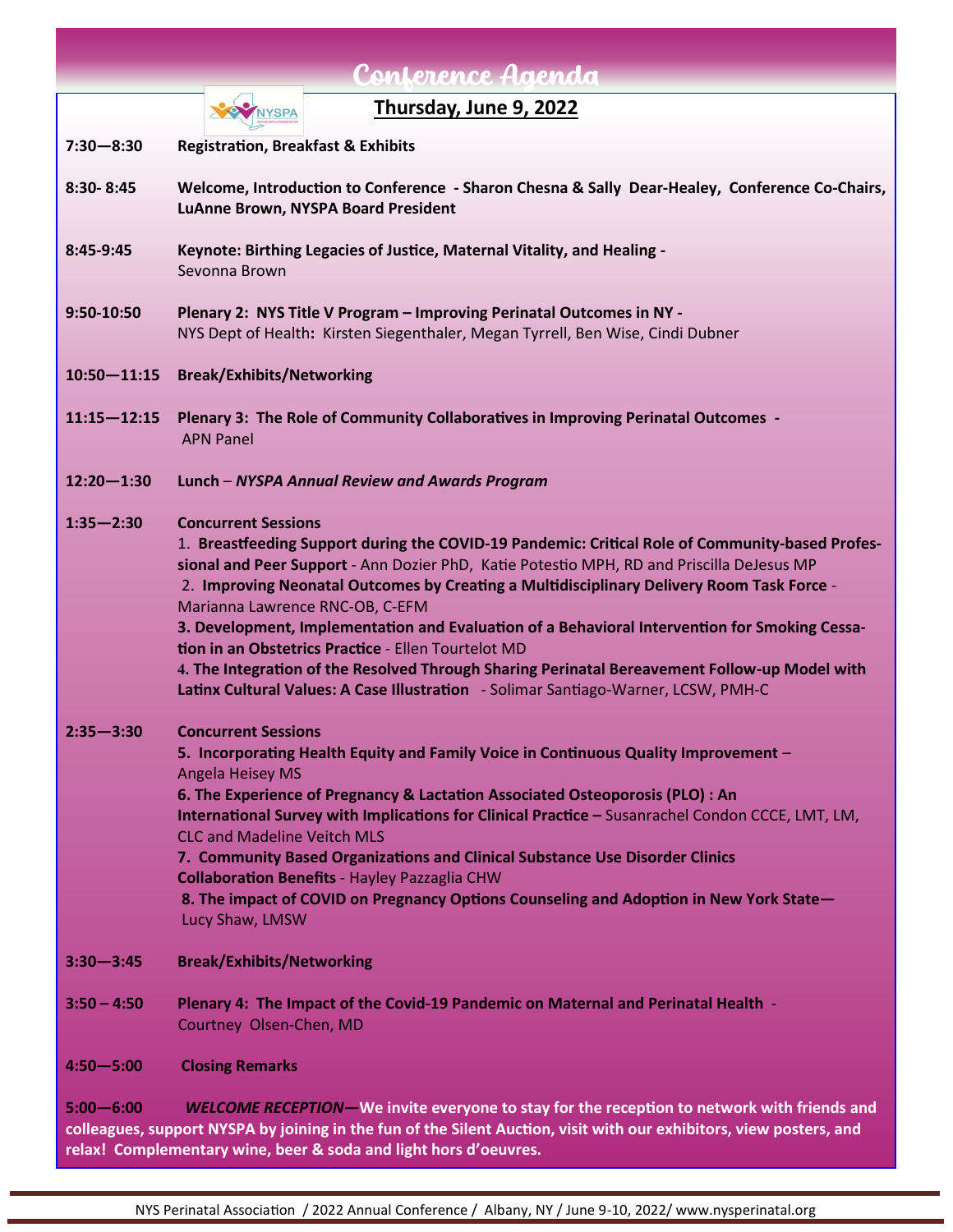nterence Agenda

# **Friday, June 10, 2022**

- **7:45 - 8:30 Breakfast/Exhibits/Abstracts & Networking**
- **8:00—8:30 SPECIAL SESSION:\* The Impact of Overturning Roe v Wade -** Georgana Hanson, PPESA interim President and CEO
- **8:30 - 8:45 Welcome and review: LuAnne Brown, NYSPA President**
- **8:45 - 9:45 Day 2 Keynote: Introduction to The New York State Birth Equity Improvement Project –** Marilyn Kacica ,MD and Sahar Gowani
- **9:50 - 11:15 Plenary 2-2: Child Abuse Prevention and Treatment Act (CAPTA) – How do we implement? -**  —NYS Dept. Panel: OCFS/DOH/OASAS
- **11:15—11:30 Break**
- **11:30 - 12:30 Plenary 2-3: Change the System, Change the Outcomes through Trauma Informed Prenatal Perinatal Psychology Educational Counseling Services for Practitioners and Patients -** Sally Dear-Healey PhD, CCE, Doula, PPNE, HFCE, TICP
- **12:30 - 12:45 Conference Wrap Up/ Evaluations**

\*Due to this breaking news, we thought it important to address this for those who are interested. Help yourself to breakfast and join this brief session.

### *The Impact of Overturning Roe v Wade*

The focus of this session is on the expected overturning of Roe v Wade by the Supreme Court. There is a potential impact on the NYS healthcare system from an influx of women from certain states where abortion care will no longer be accessible. Possible solutions and strategies will be discussed. *Georgana Hanson, Planned Parenthood Empire State Acts*

**Like our Silent Auction & Raffle Basket Event? Its an important fundraiser for NYSPA and fun for all! Consider donating a basket or item to auction. Donors will receive an acknowledgement letter that may be used for tax purposes if applicable.** 

### **PLEASE PRINT OR TYPE :**

Donating individual or organization:

How you would like your name or company name to appear with item for auction:

Description of Item(s): (please be specific).

Donated Item(s):\_\_\_\_\_\_\_\_\_\_\_\_\_\_\_\_\_\_\_\_\_\_\_\_\_\_\_\_\_\_\_\_\_ Retail Value of donation: \_\_\_\_\_\_\_\_\_\_\_\_\_\_\_

For retail items include a receipt when possible.

- For handmade or unique items, a picture should be included if possible for tax receipt purposes.
- For those items valued at or below \$25 NYSPA reserves the right to combine into a single lot.

**\_\_\_\_\_\_\_\_\_\_\_\_\_\_\_\_\_\_\_\_\_\_\_\_\_\_\_\_\_\_\_\_\_\_\_\_\_\_\_\_\_\_\_\_\_\_\_\_\_\_\_\_\_\_\_\_\_\_\_\_\_\_\_\_\_\_\_\_\_\_\_\_\_\_\_**

Please plan to have items on site at the conference by Thursday morning at 10 am. Items can also be brought to the NYSPA Office @ Mothers & Babies Perinatal Network in Binghamton at any point in the year. Shipping to the office or a board member can also be arranged for their transport of your item to the conference for you.

To receive an acknowledgment letter for tax records\*, please contact Patti-Ann Christie: pchristie@mothersandbabies.org

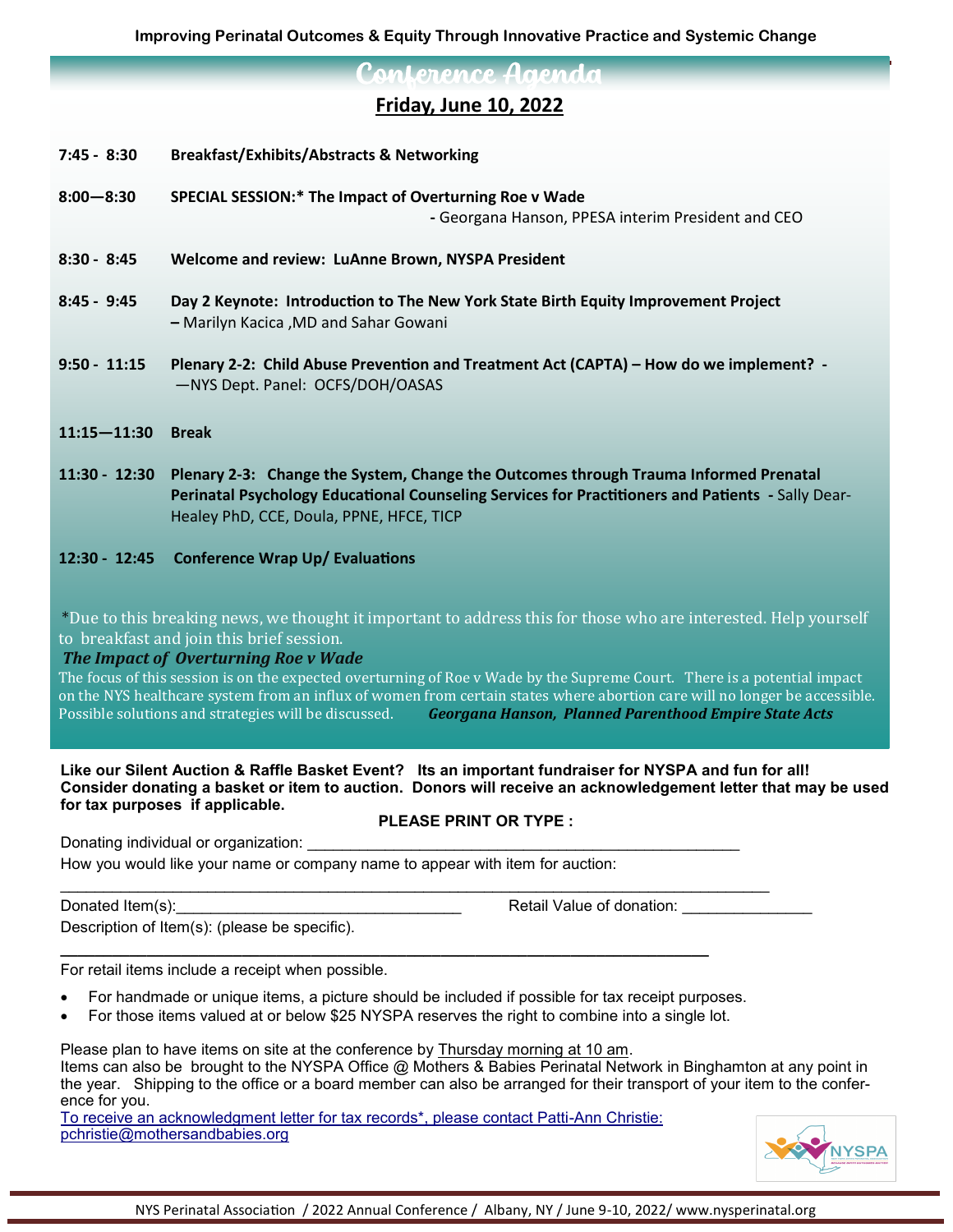# **Plenary Session Descriptions**

### **Keynote:** *Birthing Legacies of Justice, Maternal Vitality, and Healing*

This approach takes a racial and gender justice lens, and integrates a framework of healing justice in theory and practice as it applies to perinatal healthcare. This keynote is designed is to empower clinicians and perinatal health stakeholders with the power of information to provide themselves and their clients' confidence and support inside and outside the birthing room, including strategies for navigating the current medical systems as well as the social determinants of health. This includes updated NYS COVID restrictions in the delivery room, culturally competent trainings on intersectionality and discrimination, gender, sexuality, and consent as resources you can use right in the hospital. Dynamics between medical providers and birth workers can be challenging and have historical roots in the criminalization of medicine keepers across cultural contexts. This keynote aims to provide multiple ideas for intervention and advocacy to forge collaboration between clinicians and perinatal health stakeholders and birthing people to identify what would feel most supportive, holistic and integrative. *Sevonna Brown,* Black Women's Blueprint.

### *NYS Title V Program– Improving Perinatal Outcomes in NY*

The NYS Dept of Health, Division of Family Health has a strong focus on improving health outcomes of pregnant/parenting people and infants. During this session, DOH staff will provide updates on the state's Title V overarching plan including the continued focus on maternal mortality reduction, learning collaboratives for birth equity and other topics, and community and hospital focused programs for improving maternal and infant health.

*Kirsten Siegenthaler, Megan Tyrrell, Ben Wise, Cindi Dubner,* NYS Dept of Health*.*

### *The Role of Community Collaboratives in Improving Perinatal Outcomes*

This session will begin with an overview of the role of perinatal community-based agencies in identifying and addressing the multi-factorial issues pregnant & parenting people face on a daily basis which often impact their ability to access health care services and/or to follow medical provider advice. Each of the panelists will present information on a social determinant issue that their agencies have addressed through what might be considered non-traditional strategies for assisting vulnerable individuals and families leading to improved health.

*Sharon Chesna, LuAnne Brown, Madeleine Dorval-Moller, Tina Cobb,* Association of Perinatal Networks

### *The Impact of the Covid-19 Pandemic on Maternal and Perinatal health*

This session will provide an overview of the issues and barriers pregnant individuals faced during the pandemic and how It impacted their prenatal behavior and care, birth plans, and post partum care and personal decisions. *Courtney Olsen-Chen, MD,* University of Rochester Medical Center

# **Friday Keynote:** *Introduction to The New York State Birth Equity Improvement Project*

This plenary will introduce participants to the background, aims, framework and implementation of this statewide perinatal quality collaborative project. Participants will see how birthing facilities used an equity assessment tool to prepare for the project. Participants will learn how birthing facilities are currently collecting and using birthing people's feedback to improve care at their facilities.

*Marilyn Kacica MD, Sahar Gowani BS,* New York State Dept. of Health

# *Child Abuse Prevention and Treatment Act (CAPTA) – How do we implement?*

The session will start with an overview of CAPTA with each of the state departments reviewing their responsibilities related to CAPTA and their strategies to date. The goal of this session is to help all providers who are expected to implement Plans of Safe Care have a better understanding of the state departments' roles as well as what is expected of all providers who care for a pregnant person with a substance use disorder. Presenters would like to hear from participants about concerns and ideas for ensuring successful implementation. *NYS Dept. Panel: OCFS/DOH/OASAS* 

### *Change the System, Change the Outcomes through Trauma Informed Prenatal Perinatal Psychology Educational Counseling Services for Practitioners and Patients*

This session will explore how to implement the structural changes needed to promote health justice and create and implement programs and offerings which both encourage and provide space for healing communication and supportive cooperation between and among practitioners and between practitioners and patients. The goal is for participants to be able to identify different types of physical, emotional, and mental stressors which both directly and indirectly impact their beliefs, behaviors, and actions and learn how these stressors impact their autonomic nervous system, as well as how they interpret, communicate, and interact with co-workers, supervisors, patients, etc.

*Sally Dear-Healey PhD, CCE, Doula, PPNE, HFCE, TICP ,* The Family Womb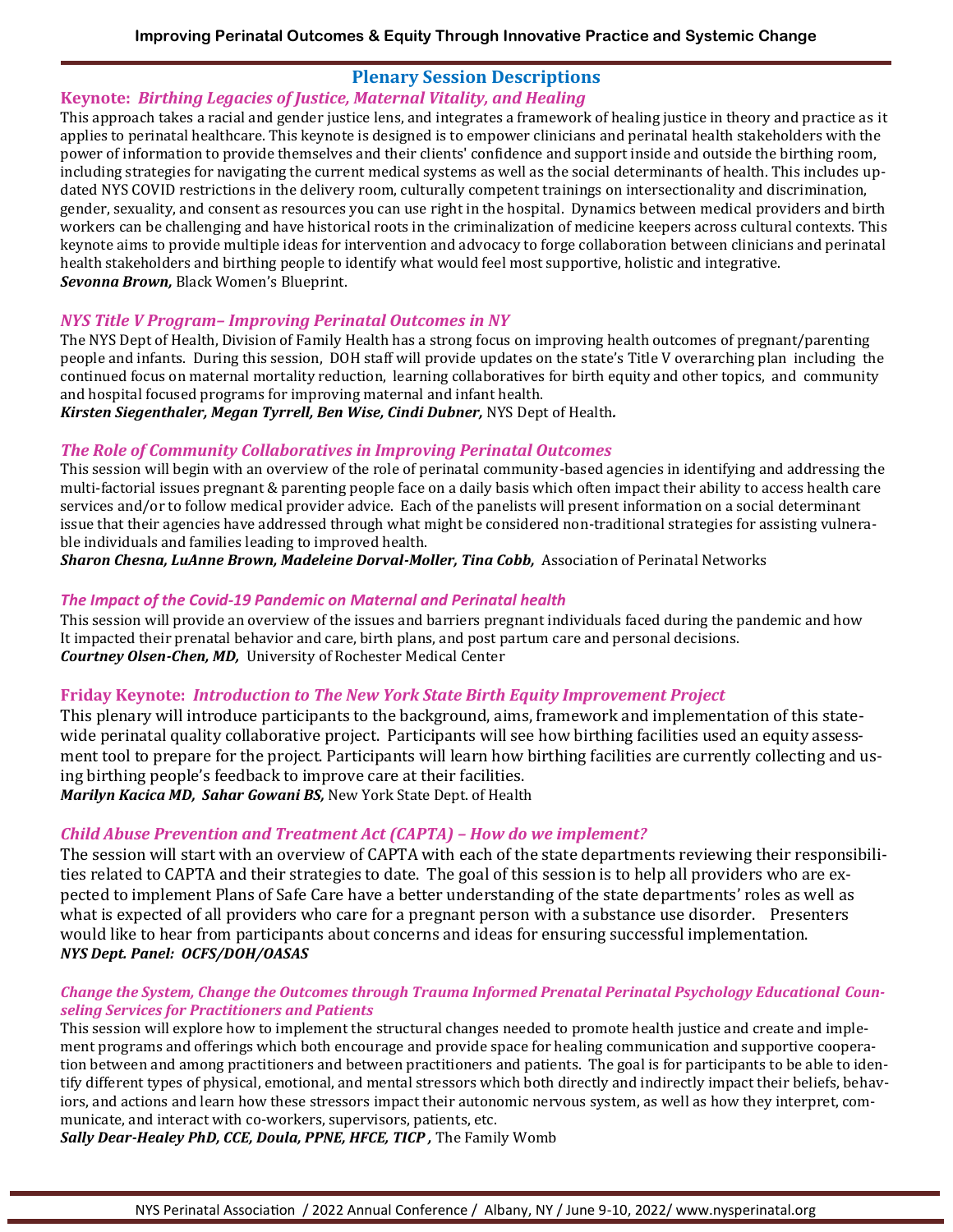# **Concurrent Workshop Session Descriptions**

#### *Breastfeeding Support during the COVID-19 Pandemic: Critical Role of Community-based Professional and Peer Support*

In this session, two communities participating in the NYS Department of Health's Creating Breastfeeding Friendly Communities initiative will present approaches to improving the continuity of breastfeeding support in the community during the COVID-19 pandemic through the Baby Café© model. The University of Rochester will discuss how successful partnerships with their Baby Cafe allowed them to increase and diversify breastfeeding support in the community. The New York City Department of Health and Mental Hygiene will share how they adapted their Baby Cafe services to address participants' breastfeeding support and social determinants of health needs during the height of the pandemic .

#### *Ann Dozier PhD, Katie Potestio MPH, RD and Priscilla DeJesus MP*

#### *Improving Neonatal Outcomes by Creating a Multidisciplinary Delivery Room Taskforce*

During this session, the speaker will show the impact of effective communication, pre-planning and the value of a multidisciplinary taskforce in in improving neonatal outcomes. By the end of the presentation, participants will be able to identify gaps between labor and delivery and NICU units and optimize workflow between all units.

#### *Marianna Lawrence RNC-OB, C-EFM*

#### *Development, Implementation and Evaluation of a Behavioral Intervention for Smoking Cessation in an Obstetrics Practice*

This presentation will cover what a behavioral intervention for smoking cessation consists of and how to integrate it into a busy obstetrics practice. Discussed will be the easiest trimester to quit, the adverse outcomes of smoking while pregnant, how many minutes of a behavioral intervention is optimal to see a reduction or cessation of smoking and insurance company reimbursement. *Ellen Tourtelot, MD*

#### *The Integration of the Resolved Through Sharing Perinatal Bereavement Follow-up Model with Latinx Cultural Values: A Case Illustration*

Using a case illustration, the presenter will describe how utilizing the RTS model, incorporating the patient's cultural values, and acknowledging systemic challenges resulted in the patient receiving comprehensive, holistic support that aided her emotional and spiritual recovery after stillbirth. The session concludes with a call to action for providers in the field of per natal palliative care to incorporate practices that allow for greater access and equity for all birthing people. *Solimar Santiago-Warner, LCSW, PMH-C*

#### *Incorporating Health Equity and Family Voice in Continuous Quality Improvement*

This session will cover methods for incorporating health equity and family voice in the planning of CQI projects. Important issues that will be covered: how can health equity and inclusion be integrated into the planning of CQI and how existing CQI structures can be adapted to include health equity and inclusion. *Angela Heisey MS*

#### *The Experience of Pregnancy & Lactation Associated Osteoporosis (PLO) : An International Survey with Implications for Clinical Practice*

This presentation will provide background on PLO and present original survey findings related to disease presentation, treatment, and recovery time. The emphasis of discussion will be on effective identification of this condition early and support for development of an effective clinical support team for those diagnosed. Navigating care conversations about pregnancies following a PLO diagnosis will also be addressed.

#### *Susan Rachel Condon CCCE, LMT, LM, CLC and Madeline Veitch MLS*

#### *Community Based Organizations and Clinical Substance Disorder Clinic Collaboration*

During this workshop, the benefits of collaboration between community-based organizations and clinical substance use disorder clinics will be discussed in depth. The goal of collaborating is to support avoiding relapse, avoiding child removal, improving attachment & bonding between mother and child, and ensuring women and their families receive appropriate medical care and psychosocial (community service) support. The workshop will provide examples of the education/curriculum, community agencies, and practices involved in this program.

#### *Hayley Pazzaglia, CHW, Mothers & Babies Perinatal Network*

#### *The impact of COVID on Pregnancy Options Counseling and Adoption in New York State*

This talk will present findings from The National Council for Adoption "Adoption by the Numbers" 2019-2020 report alongside program data from Adoption S.T.A.R.'s expectant/birth parent department and make hypotheses about the causality and long-term impacts to maternal child health in NY state. *Lucy Shaw, LMSW, Adoption STAR*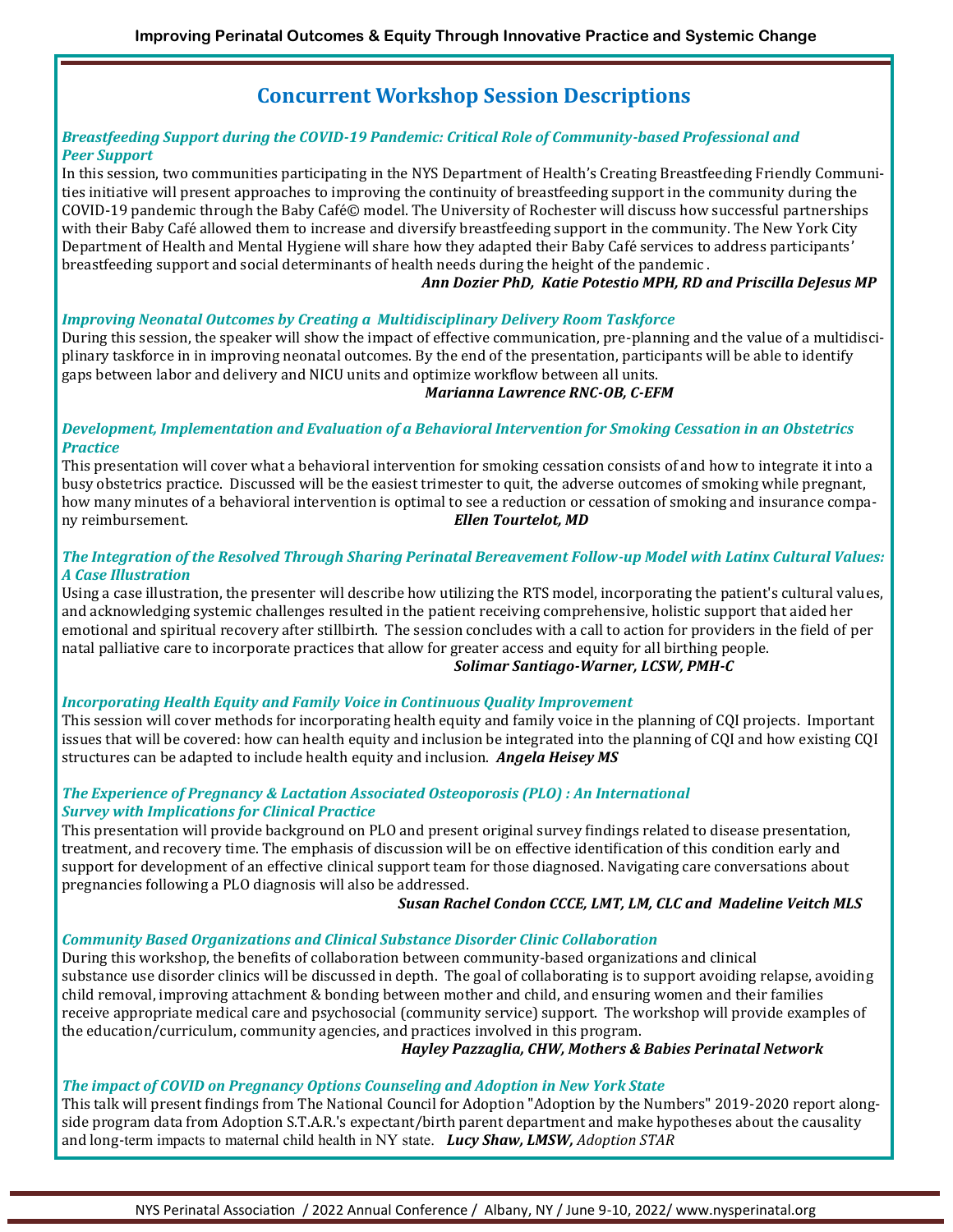### **Registration Form: Use this form for faxed or mailed registrations.**

| <b>Conference Fees</b>                    | NYSPA Mem-<br>bers | Non-<br><b>Members</b> | One Day Only |        |
|-------------------------------------------|--------------------|------------------------|--------------|--------|
|                                           |                    |                        | Thursday     | Friday |
| Regular $5/10/22 - 6/06/22$               | \$300              | \$350                  | \$225        | \$125  |
| Late Registration & Walk-in               | \$350              | <b>\$400</b>           | \$250        | \$150  |
| Students (must submit copy of college ID) |                    | \$250                  |              |        |

#### **DISCOUNTS (cannot be combined)**

**Group Discount (single organization) Take 15% discount for 3 attendees, Take 20% discount for groups of 5 or more (must register through NYSPA Office)**

**Not a member of NYSPA? Join now to take advantage of Member rates! (complete application on back and return with registration). Save \$25 on NEW NYSPA membership** 

**Questions or to make credit card payment:** 

 **Call 877-268-5072 x 135**

**Mail registration & payment to: NYSPA, 457 State Street, Binghamton, NY 13901**

**Total:**

Registration fee

Membership:

**Hotel Accommodations**  *You can secure overnight reservations by calling the Hilton at 866.238.4218 (24-hours a day). To secure the discount rate, please call 518.427.3038 and book under NYSPA, using code 1NYSPA. Conference rate: \$143.00 for single/double room*